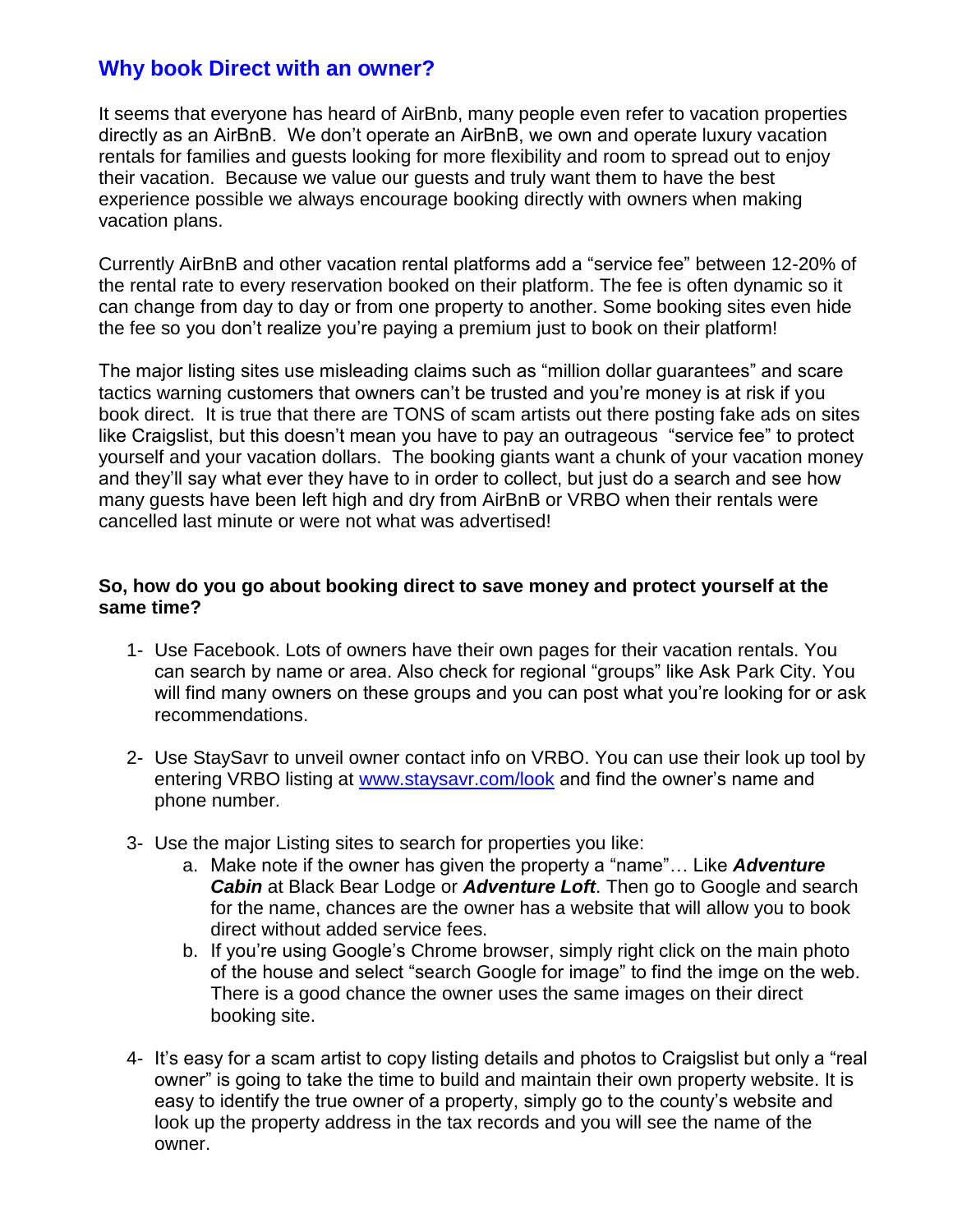Once you've found the owner's contact information or website, ask if you can save money by booking direct. Most legit owners are set up to take credit cards online and your credit card company protects you exactly the same way as they do when booking on VRBO or AirBnB. You don't need to pay extra for a fake guarantee! Some owners offer additional discounts if you pay by personal or e-check. If you're comfortable with the owner or have booked with them before see if this is an option and if they will pass the credit card transaction savings on to you. We only allow repeat guests to pay through Venmo or check to help protect us both and we always provide a link to verify our identity with tax records before processing any payment.

<https://property.summitcounty.org/treasurer/treasurerweb/searchResults.jsp?searchId=0> <https://property.summitcounty.org/treasurer/treasurerweb/searchResults.jsp?searchId=1>

Below is a current example of the "service fees" you'd pay booking with AirBnB or VRBO. That's a lot of money that you could be spending on an Adventure while on vacation. Now that you see how easy and safe it is to book direct we hope you'll **Look but Don't Book** your vacation on an online travel agency.

| <b>AirBnB</b>                                |              | <b>VRBO</b>                |                   |            | <b>Direct Booking</b>                                                      |
|----------------------------------------------|--------------|----------------------------|-------------------|------------|----------------------------------------------------------------------------|
| \$410 per night<br>$\star$ 4.97 (34 reviews) |              | <b>Booking summary</b>     |                   | X          |                                                                            |
| Dates                                        |              | ⊙ Your dates are available |                   |            |                                                                            |
| 1/13/2021<br>1/6/2021<br>$\rightarrow$       |              | Check In                   | Check Out         |            |                                                                            |
| Guests                                       |              | Jan <sub>6</sub>           | Jan <sub>13</sub> |            |                                                                            |
| 1 guest                                      | $\checkmark$ | Guests                     |                   |            |                                                                            |
| $$410 \times 7$ nights                       | \$2,870      | 2 guests                   |                   |            |                                                                            |
| Cleaning fee 2                               | \$150        |                            |                   |            | \$3,423.77 for 7 nights                                                    |
| Service fee ②                                | \$426        | \$410.00 x 7 nights        |                   | \$2,870.00 |                                                                            |
| Occupancy taxes and fees 2                   | \$461        | Cleaning Fee               |                   | \$150.00   | <b>Charge Details</b>                                                      |
| Total                                        | \$3,907      | Service Fee                |                   | \$287.00   | 7 nights<br>\$2,870.00                                                     |
|                                              |              | Lodging Tax                |                   | \$403.77   | \$150.00<br>Cleaning Fee based on \$150.00 per stay                        |
| <b>Reserve</b>                               |              |                            |                   |            | Utah/Park City Hospitality and Sales Tax<br>\$40377<br>\$3,423.77<br>Total |
| You won't be charged yet                     |              | Total                      |                   | \$3,710.77 |                                                                            |